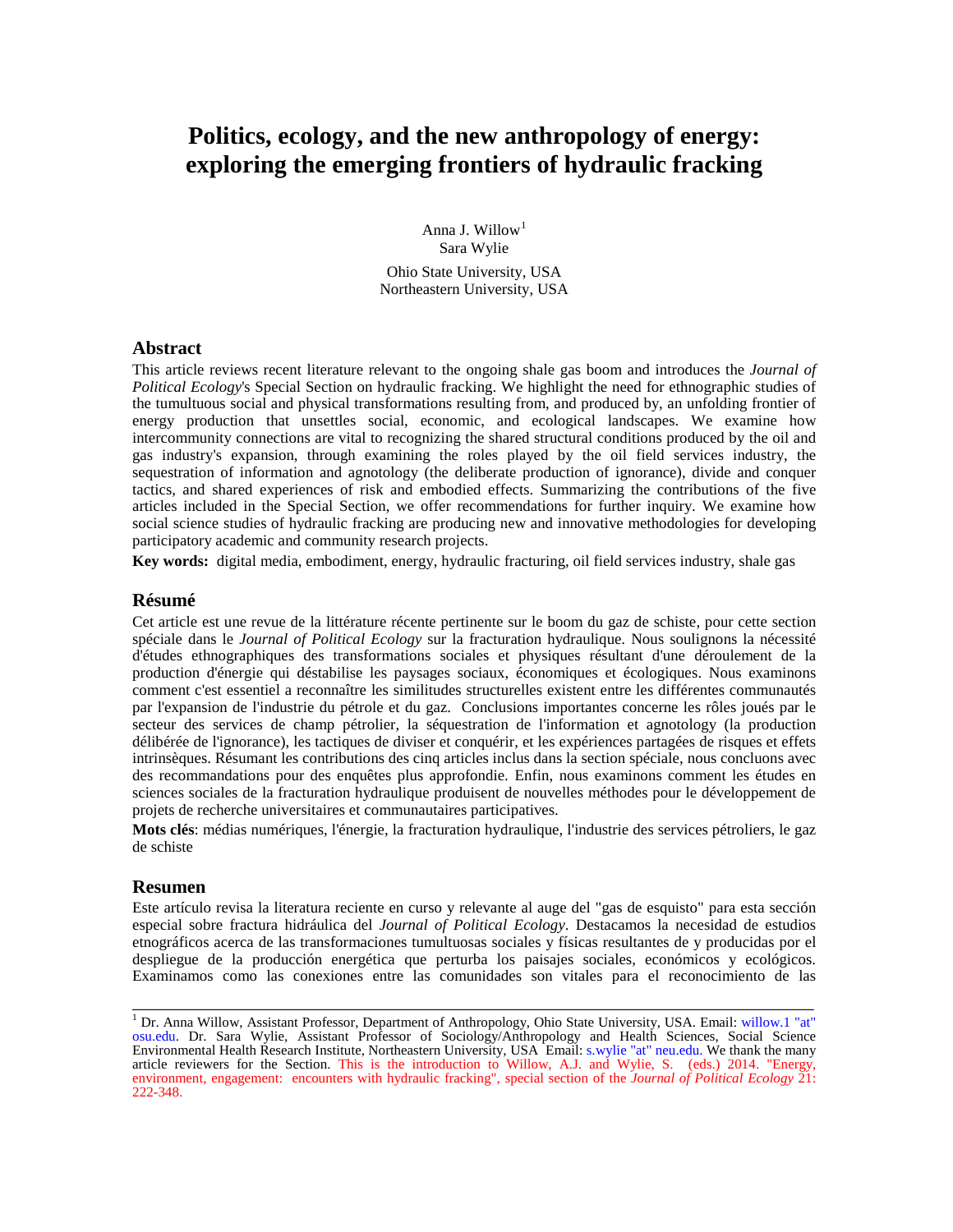condiciones estructurales compartidas y producidas por la expansión de la industria del petróleo y gas, esto mediante la exanimación de las funciones desempeñadas por las industrias de servicios petroleros, el posicionamiento ilícito de información y la agnotología (producción deliberada de ignorancia), técnicas de división y conquista, al igual que experiencias compartidas de riesgo y efectos incorporados. Resumiendo las contribuciones de los cinco artículos incluidos en la sección especial ofrecemos recomendaciones para consultas posteriores. Examinamos como los estudios de ciencias sociales sobre fractura hidráulica están produciendo nuevas e innovadoras metodologías para el desarrollo de proyectos de investigación académicos y proyectos comunitarios participativos.

**Palabras claves:** Medios de comunicación, personificación, energía, fracturamiento hidráulico, industrias de servicios petrolíferos, gas de esquisto (*shale gas*)

## **1. What is** *fracking* **and why is its relevant?**

Technological advances have made it possible and profitable to extract fossil fuels (especially natural gas, but also oil and coalbed methane) that were until recently believed to be out of reach. In the past decade, a technique borne of the merger of hydraulic fracturing and horizontal drilling—known in the industry as *high-volume slick water horizontal hydrofracturing*—has been exported from the United States to every inhabited continent on earth. This process (colloquially and hereafter known as *fracking*) entails pumping a mixture of water, proppants (silica sand and/or manufactured granules used to prop rock fractures open), and assorted chemicals deep into the ground at high pressure. As a result, small fractures are produced in the target rock layer, releasing the hydrocarbons contained within. In some places, the resulting rush to extract these resources has already significantly altered physical environments, economic systems, community structures, and human health. Although proponents have celebrated unconventional fossil fuel development as a key to energy independence and a critical catalyst for economic recovery, it has numerous detractors (MITEI 2011).

It is not merely its abrasive sound that led environmentalist author Bill McKibben (2011) to declare *fracking* "the ugliest word in the English language." As indicated by the intensity of ongoing anti-fracking campaigns—some of them documented in this special section—many seem to agree. Commonly voiced ecological and human health concerns surround water quality and availability, discharges of toxic substances into the environment, air emissions released during production and processing, explosions from methane build-up, and earthquakes. While actual and potential environmental degradation resulting from fracking has received a significant amount of scholarly attention (e.g., Entrekin *et al*. 2011; Holzman 2011; Howarth, Santoro, and Ingraffea 2010; Jackson *et al.* 2013; McKenzie *et al.* 2012; Osborn *et al*. 2011) and is currently being investigated by the United States Environmental Protection Agency (2012), equally devastating—and clearly interrelated—sociocultural consequences have been comparatively overlooked.<sup>[2](#page-1-0)</sup>

The number of published social science studies on the impacts of fracking is steadily growing. Much of this work, however, has been informed by quantitative survey methods rather than qualitative ethnographic inquiry (e.g., Anderson and Theodori 2009; Brasier *et al*. 2011; Jacquet 2012; Theodori 2009). Notable exceptions include Simona Perry's comparative consideration of the place-based consequences of regional and national energy politics in the "global countryside" (2011), Perry's more direct demonstration of ethnography's value as a tool for monitoring community health in unconventional energy production zones (2013; see also Wylie 2011), recent examinations of the political production and/or obfuscation of risk in the face of uncertainty about fracking's actual effects (Cartwright 2013; Finewood and Stroup 2012), and ethnographic overviews of unfolding conflicts surrounding unconventional extraction (e.g., de Rijke 2013a, 2013b; Pearson 2013; Willow *et al.* 2014). These articles have added valuable voices to the conversation and, in the process, made a strong case for qualitative research on fracking. Still, critical analyses that

<span id="page-1-0"></span> $2$  The EPA released a progress report in 2012 and is expected to release a draft of the compete study for public comment and peer-review later this year. For more information and updates, se[e http://www2.epa.gov/hfstudy](http://www2.epa.gov/hfstudy) [accessed February 22 2014].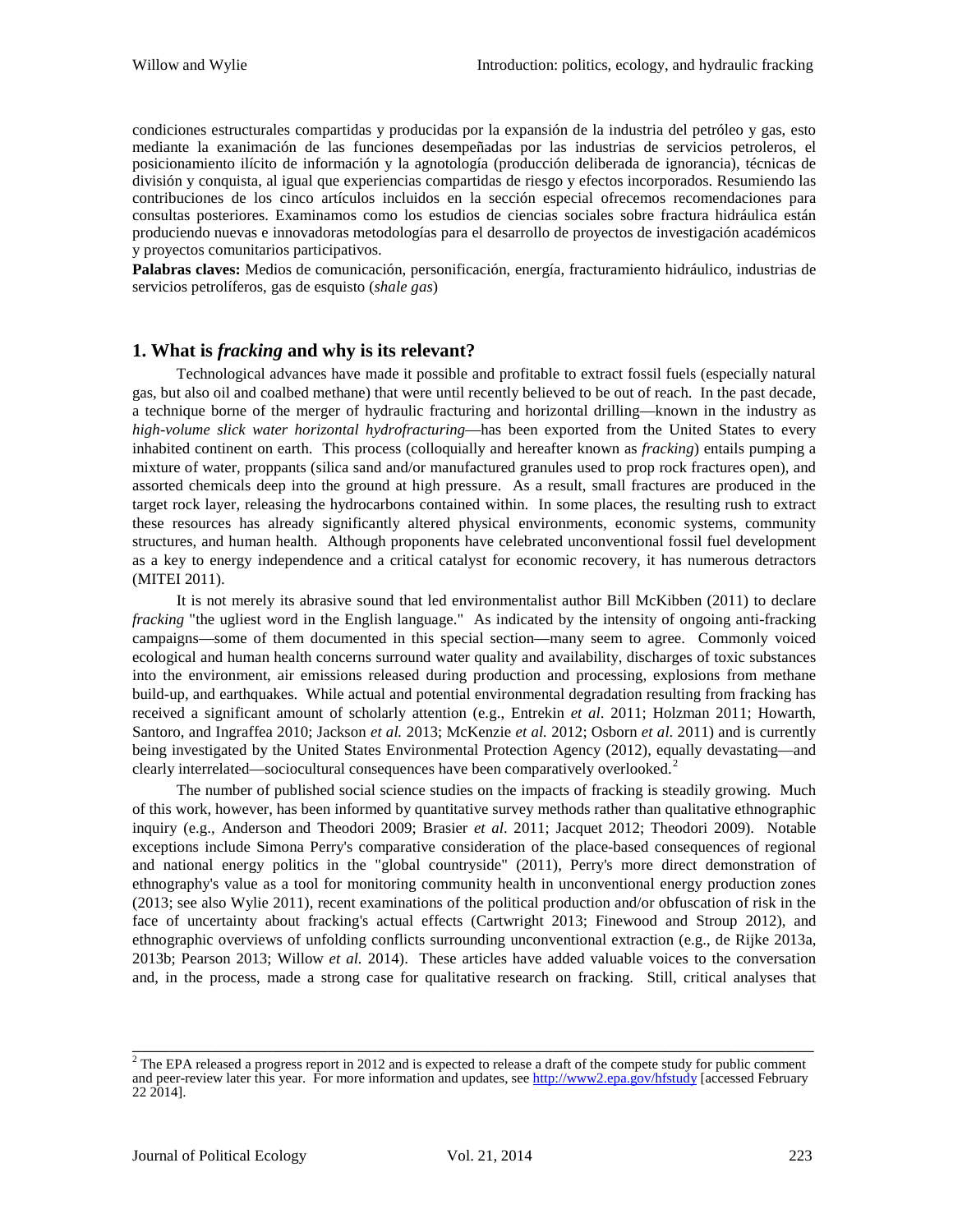illuminate the consequences, implications, and cultural practices associated with fracking have yet to appear in significant volumes.<sup>[3](#page-2-0)</sup> This Special Section aims to fill this gap.

The articles included here have their origins in two overlapping organized conference sessions that took place in late 2012 and early 2013. Recognizing the need to foster coordination and communication among anthropologists seeking to understand the social and cultural impacts of ongoing unconventional energy development, Anna Willow (of the Ohio State University) organized a panel on the theme of hydraulic fracking for the November 2012 American Anthropological Association meeting in San Francisco, California. Sara Wylie (of Northeastern University) served as a discussant for this panel. Thomas Pearson (of the University of Wisconsin-Stout) organized a similar panel and a productive roundtable discussion for the March 2013 meeting of the Society for Applied Anthropology, held in Denver, Colorado. These events led to the development of a new (and still growing) scholarly network, sowed the seeds of fruitful collaborative relationships, and revealed widespread interest in this timely topic.

Fracking merits close social scientific attention. As it proliferates, impacts are poised to increase exponentially, not only in extraction zones but also throughout the global system that supplies the oil and gas industry and demands the continued production of fossil fuel energy. Because commodity-chain effects are experienced worldwide and because national and international political and economic decisions have emplaced implications, the anthropology of hydraulic fracking demands attention to global connection as well as local specificity. Presenting perspectives from New York, Ohio, Pennsylvania, and Australia, the articles that follow approach the cultural contexts and consequences of hydraulic fracking with numerous questions in mind: How are community structures, social networks, land use decisions, and the cultural meanings of rural landscapes changing as a result of fracking? How is ongoing and impending energy development transforming people's experiences and understandings of the landscapes they inhabit, utilize, and/or work to protect? How do the human impacts of resource extraction converge and diverge over time and space? What new dialogues, political formations, social movements, and alliances are emerging, and which discussions and discourses are being emphasized or obscured? How can new ethnographic formats deepen our understanding of these changes?

In the United States and beyond, the rapid intensification of fracking provides a new and urgent lens through which to explore the diversity, dynamism, and politics of human-environment relationships. Increased scrutiny of oil and gas activity has resulted in new prospects for collaborative mobilization and inspired academic studies aimed at influencing environmental public policy and industrial practices. With uneven transformations in regulatory terrain alternatively designed to speed, moderate, or halt development, exciting new opportunities are emerging for comparative case studies in anthropology, public policy, and environmental history.[4](#page-2-1) Social scientific studies of fracking have much to contribute to imperative discussions about energy futures, global climate change, and other definitive challenges of twenty-first century life. While the case studies included in this special section are diverse, contributors all aim to apply a holistic understanding of the human impacts of hydraulic fracking to the larger task of promoting the best possible future for our planet and the people who share it. Collectively, they underscore the fact that fracking—like other anthropogenic ecological disturbances—must be approached not only as an environmental issue, but as a cultural and political one as well.

## **2. Contexts and connections**

Human experience is at the front line of changing technological, economic, and social conditions. Attending to local ethnographic detail as well as broad systemic inequity, the articles reveal that residents of

<span id="page-2-0"></span>\_\_\_\_\_\_\_\_\_\_\_\_\_\_\_\_\_\_\_\_\_\_\_\_\_\_\_\_\_\_\_\_\_\_\_\_\_\_\_\_\_\_\_\_\_\_\_\_\_\_\_\_\_\_\_\_\_\_\_\_\_\_\_\_\_\_\_\_\_\_\_\_\_ <sup>3</sup> The *Journal of Environmental Studies and Sciences* and *Culture, Agriculture, Food, and Environment* have published special issues on this topic in 2014 and 2013, spotlighting Marcellus Shale development and energy more broadly.

<span id="page-2-1"></span><sup>&</sup>lt;sup>4</sup> Within the United States and internationally, policy decisions governing shale development have varied considerably. In the United States, recent regulatory changes have served to speed extraction in some states (e.g., Ohio and New Jersey), while others have effectively brought citizen and environmental perspectives to the table to encourage environmental and human health protection alongside resource development. New York and Maryland, for example, have moratoria in place that effectively postpone shale development, and Vermont has banned the practice outright. Similar diversity is seen internationally, with Australia, the United Kingdom, South Africa, and Poland eager to develop shale resources even as France and Bulgaria have banned such development (de Melo-Martín *et al.* 2014).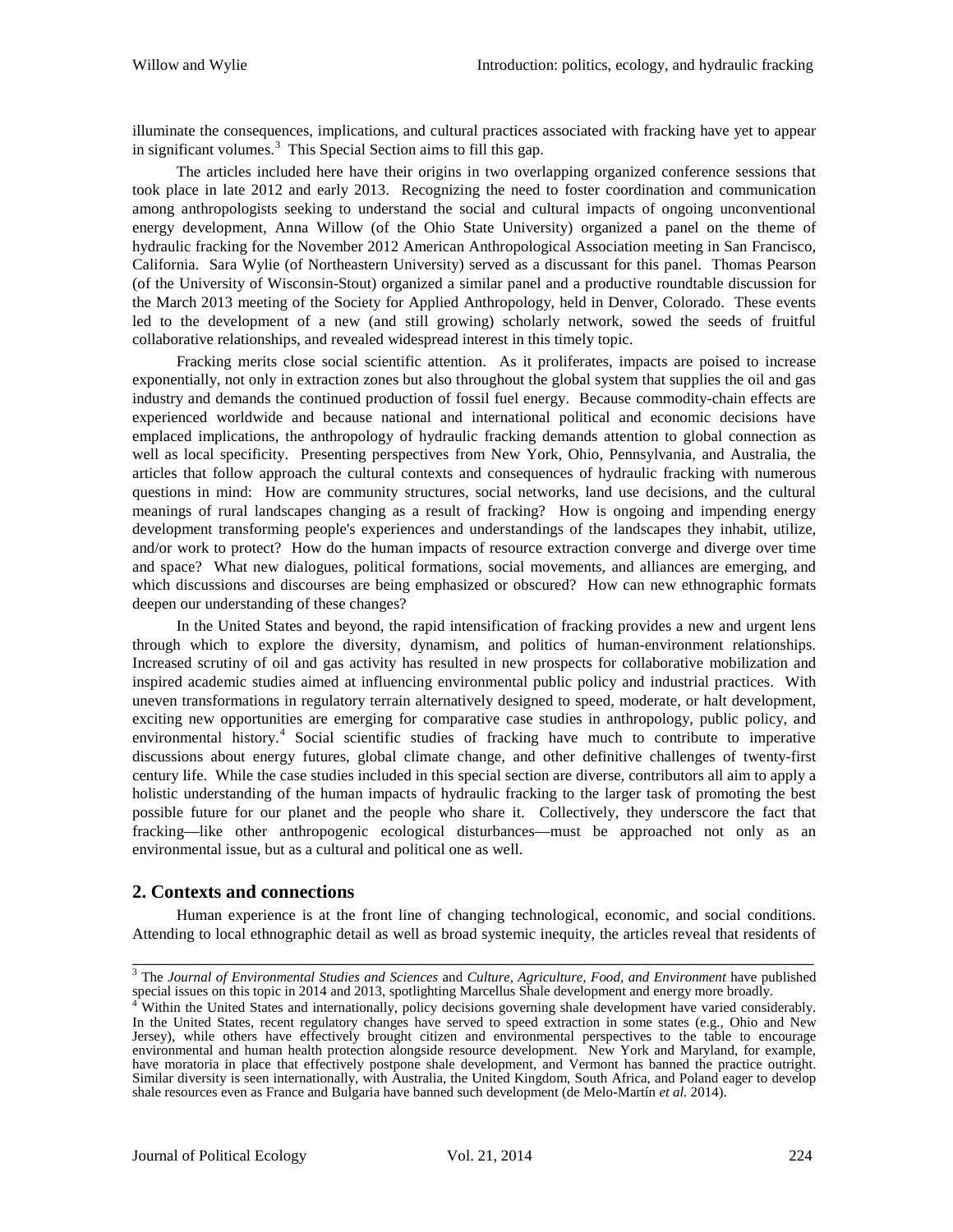geographically distributed and culturally distinct regions are experiencing strikingly similar situations. Unconventional energy extraction presents formidable challenges for those living in close proximity to it (Perry 2011, 2013; Wylie 2011). The lives of people in industrial supply areas, and consumers of energy, are also altered by changes in international production and distribution systems. Here, we identify common contexts, highlight unifying themes, and identify important opportunities for future research.

#### *Fracking in historical context*

Viewing celebratory television advertisements and passing billboards offering cash for subsurface leases (for those of us who are residents of fracking zones) or reflecting on the numerous public campaigns and policy battles fought by those who oppose unconventional energy extraction (for concerned citizens everywhere), it's easy to forget how recently fracking has arrived on the scene. In the second decade of the  $21<sup>st</sup>$  century, fracking has captured the interest not only of those individuals who confront its environmental, economic, and social effects directly, but also of scholars, advocates, and activists seeking to understand how emerging forms of unconventional resource extraction are resulting in new kinds of displacement and disempowerment, transforming relationships between people and technology, and altering relationships between people and the environments they inhabit.

Fracking is an outgrowth of established energy production patterns, as well as a novel socio-technical phenomenon. Even as it employs new processes and generates new hazards, fracking extends trajectories of physical and social impact initiated in earlier resource extractive eras. Unmapped, abandoned, and decaying infrastructure from previous oil and gas extraction are just one of the many failures of effective regulatory oversight that are being unearthed as debates over the health and safety of fracking unfold (Horwitt 2011). And, given that oil field wastes have historically been largely unregulated (EWG 2009), the expanding use of chemicals has brought significant media and public attention to the toxicity of oil and gas production. Ironically, public concern over the environmental and human health threats associated with fracking has served to open the industry to the potential for more effective monitoring. This is creating new avenues for state and federal oversight of fossil fuel extraction.

Previous phases of fossil fuel extraction (especially oil and coal) also provide a baseline for comparative/diachronic social analyses. Since the 1970s, rural sociologists have been investigating what is commonly known as the "boomtown" phenomenon or syndrome (e.g., England and Albrecht 1984; Freudenburg 1981; Gilmore 1976) in which rural areas experience rapid industrialization and population growth catalyzed by the discovery of natural resources. Researchers have found that the negative consequences of development often outweigh the advantages; even as the availability of jobs and local tax revenues increase, strains on physical infrastructure, housing, and social services combine with social disruption caused by rapid population growth and perceptions of environmental degradation to produce an overall decrease in community satisfaction (Anderson and Theodori 2009: 115). On the other hand, longitudinal studies have led some observers to propose a "boom-bust-recovery" cycle in which many of the initial problems associated with rapid growth are resolved over time (Brown *et al*. 2005; Rolston 2013). Although communities undergoing rapid increases in hydraulic fracking activity can be expected to follow the sequential social stages of boomtown development (enthusiasm- uncertainty-panic-adaptation), many of the current impacted areas have histories, topographies, environmental and economic conditions, and regulatory structures that differ considerably from those examined previously (Brasier *et al.* 2011: 37-38). Due to these differences and to the process's unique technological and social attributes, the current fossil fuel boom diverges from historical oil and gas production in important ways.

The effects of fracking on water resources, for instance, have been widely recognized as posing novel risks that differ from conventional oil and gas extraction (Merrill 2013).<sup>[5](#page-3-0)</sup> After the 11<sup>th</sup> Circuit Court of Appeals ruled in 1997 that fracking should be regulated as a form of underground injection by the "plain language of the Safe Drinking Water Act," it appeared that emerging technology would be monitored

<span id="page-3-0"></span><sup>&</sup>lt;sup>5</sup> The potential impacts on fresh water and ecosystems are immense (United States Environmental Protection Agency 2012). Millions of gallons of water are utilized in each fracking procedure, with scores of potentially harmful and/or carcinogenic chemicals injected into the ground, and flowback (a term used to describe the up to 70% of the fluid injected into a well that returns to the surface) that may contain naturally occurring radioactive materials (NORM).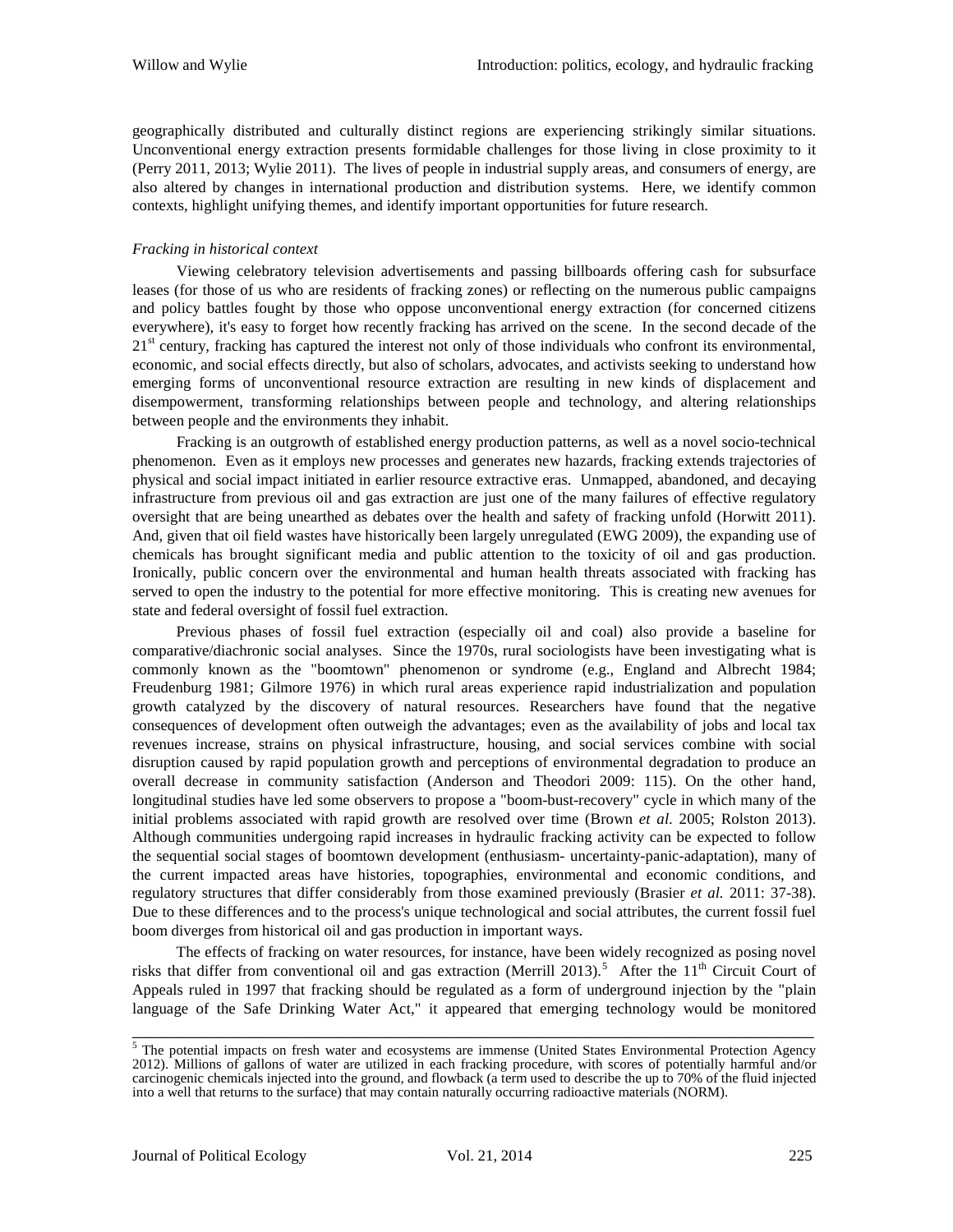federally by the EPA and by individual states through Underground Injection Control (UIC) plans. UIC plans would have required state-level reporting of chemical hazards in fracking, monitoring, and protection of underground sources of drinking water (LEAF 1997). However, seeking to preserve their market niche and to expand the development of unconventional fossil fuel reserves, the oil field service industry successfully lobbied for an exemption to the Safe Drinking Water Act of 1974 as part of the 2005 Energy Policy Act (Wylie 2011; Wylie *et al.* 2014). Closing this loophole—sometimes referred to as the "Halliburton Loophole"—has been a subject of fierce debate.

Also layered upon a complex array of emerging public health and policy issues is the unique physical landscape of shale energy extraction. While conventional extraction involved seeking pockets of oil or gas trapped beneath a non-porous capstone, the oil and gas contained within shale formations is spread out in a matrix. The small seismic events produced by fracking create routes for this distributed gas to travel to the well. The implication is that any well drilled into a shale formation could potentially be made to produce, dramatically increasing the density of wells on the surface.

How, in this context, might the rapid intensification of fracking challenge the dynamics documented by boomtown researchers and transform our understandings of energy development's social effects? How do local histories of extraction and factors like gender, age, and class shape residents' reactions? These questions are particularly pertinent in locales with long resource extraction legacies, such as the Pennsylvania coal mining country discussed here and elsewhere by Anastasia Hudgins and Amanda Poole, where local residents draw stark contrasts between the emplaced family narratives of the coal mining past and the "disaggregated, transient, and nonunionized" labor and uneven costs-benefits distribution associated with ongoing fracking development (Hudgins 2013: 55; Hudgins and Poole 2014; Poole and Hudgins 2014).

#### *Fracking and embodied experience*

Because global patterns of energy extraction create as well as respond to local conditions, *energopolitics* (defined as "power over (and through) energy" (Boyer 2011: 5)) must be examined at multiple scales. At its most intimate, this means contemplating how fracking affects human bodies. Our bodies are our interface with the external world. And, as historian Joy Parr notes, "…our senses are the conduits through which knowledge of technology and the environment flow and, through retuning habit and reflex, the ways we habituate to our changing habitat" (2010: 1). Technology shapes our experience of the world in ways that are both positive and negative, both conscious and intuitive. For individuals on the ground, concerns about unconventional energy development are often initially evident through sensory experiences. Foul odors and discolored waters reveal the presence of potentially hazardous wastes, spills, and/or pollution. Our senses tell us when something is wrong. Deborah Davis Jackson coined the useful term *dysplacement* to underscore how perceptible pollution can transform formerly positive sensory experiences of place to experiences of profound alienation (Jackson 2011). In other words, even when people are not physically displaced, the sensory experience of environmental degradation can lead to equally damaging *dysplacement*.

Qualitative research in anthropology and related fields is uniquely positioned to address the experiential dimensions of energy development. To be sure, quantitative scientific research contributes in important ways to understanding the embodied effects of fracking. But exclusively quantitative projects are unable to account for personal narratives and the scientific discourse from which they derive may undermine or effectively delegitimize local residents' perspectives. As Melissa Checker argues, in many cases "perceptions of risk contrast sharply with official evaluations of risk" (Checker 2007: 113), with official pronouncements regularly disregarding residents' convictions that very serious problems exist. Concerned citizens of fracking zones are often discredited as irrational within the wider public discourse (Finewood and Stroup 2012; for a broader treatment of this issue see Button 2010). It is not enough, therefore, to collect samples and compile statistics; we need to tell real stories that speak to real people's experiences, to give voice to views that may otherwise remain unheard.

Several of the articles that follow tell such stories (Hudgins and Poole 2014; Simonelli 2014; Willow; 2014; Wylie and Albright 2014). In so doing, they concurrently—though usually implicitly—contest the universality of Western science by questioning who has the power to affirm the existence of hazard and risk. Regardless of which version of reality is officially accepted, residents of impacted areas respond according to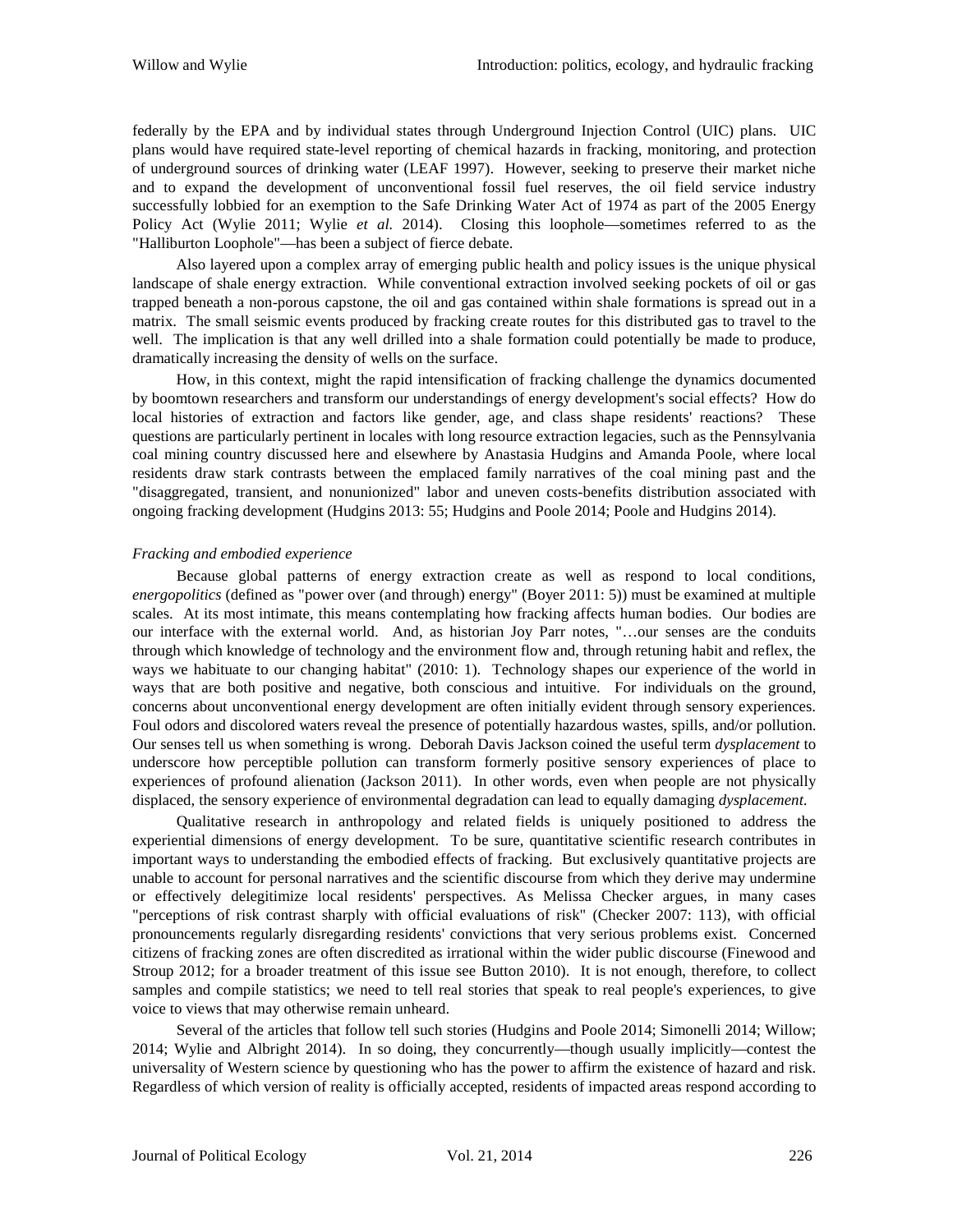their own perceptions and fears (Rappaport 1994). The surge in actual and impending environmental transformation resulting from fracking development has thus been met by an analogous surge in grassroots activism, a topic also addressed by articles in this special section (Mercer, de Rijke, and Dressler 2014; Simonelli 2014). Heeding calls to consider pollution as a form of social relation (Kirsch 2006: 220) and health as an ecological relation (Mitman 2007), the authors in this section work at the intersection of society, embodiment, and environment, thereby challenging modernist visions of an ontological separation of human culture from non-human nature (see Latour 1993).

#### *Fracturing communities, fostering connections*

As a new form of fossil fuel extraction, fracking has the capacity both to fracture formerly cohesive communities and to bring formerly disparate communities together. Wherever it takes place, fracking reshapes the social fabric. Local, state, and federal agencies are often overwhelmed by the pace of permitting and extraction and under-resourced to provide services to the communities experiencing it. These impacts are felt at the ground level, with landowners who encounter impacts (e.g., chemical spills on their property) forced to navigate bureaucratic warrens designed to reactively respond to hazards rather than proactively prevent them. The daily functioning, political machinations, and effectiveness of previously little-monitored and little-studied state and federal environmental resource and management agencies have become sites of contestation and intervention for proponents and critics alike. Especially in rural areas unzoned for certain land uses, few local regulations or regulatory bodies exist to intervene or influence extractive industrial development. This tends to encourage the rapid expansion of unconventional extraction and offers residents few opportunities to collectively contest or direct the development process.

Particular challenges are confronted by people who own the surface rights to their property but not the underlying subsurface minerals. Since mineral lease holders have the legal right to develop their resource, surface owners are frequently unable to participate in decisions concerning mineral development on their own property. Because leases negotiated by individual landowners are based on various categories of mineral or surface ownership, neighbors often have distinctly different experiences with the industry, with low-income surface owners and renters commonly experiencing the most detrimental effects. The resulting "divide and conquer" dynamic creates new divisions between community residents. Just as oil extraction companies operating in Ecuador deliberately deploy divide-and-conquer techniques to turn inhabitants against each other (in this case by differentially offering contracts for labor and land use to existing tribal groups and even working to constitute newly "authentic" ones) (Sawyer 2004), a similar process has deepened divisions between "haves" and "have nots" in fracking zones in the United States and elsewhere.

Interestingly, however, fracking is also creating unanticipated new connections between rural and urban areas as landowners in both places struggle with a loss of local control over their social, economic, and physical circumstances. For instance, suburban residents of Cleveland, Ohio have found themselves working with rural Texans and citizens' alliances from New Mexico (Wylie 2011), and impacted individuals in Pennsylvania and Colorado have found ways to share information through new digital forums (Wylie and Albright 2014). Grassroots coalitions are also reaching across national and state boundaries as local alliances and national nonprofits work to create community-to-community education and solidarity. Considering the notion of connection more literally, many of the environmental health debates surrounding fracking stem from concern that the subsurface fractures it generates could produce undesirable interconnections between gas-bearing formations and groundwater. The potential for surprising and unwelcome links have been the foundation for water contamination lawsuits and vitriolic disagreement between proponents of fracking who argue that the distances between aquifers and target formations is too great for contamination to occur (MITEI 2011) and critics who cite suppressed EPA studies showing how abandoned oil and gas wells can create such conduits to dispute this hardline separation (Horwitt 2011).

#### *Inaccessible places, inaccessible information*

Surface owners and residents of resource extraction zones are often the last to know about the shale reserves beneath their feet. In many instances, the industry is able to secure leases and access target resources before residents are able to mobilize resistance. It is therefore vital to examine the oil and gas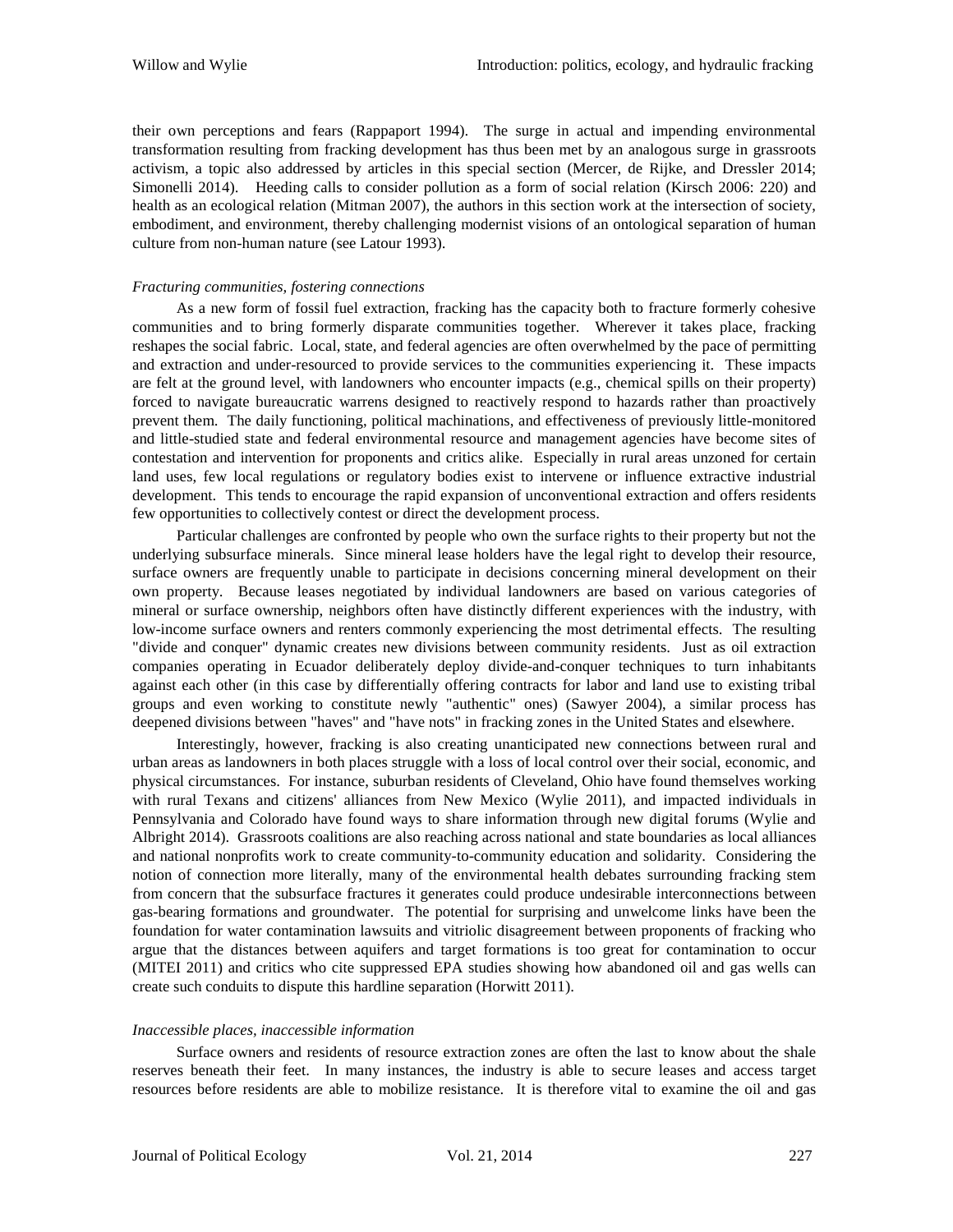industry systematically and structurally in order to understand how and why the isolation of surface owners is produced. Oil and gas extraction is typically marked by an enclaving process, through the establishment of what Andrew Barry (2005) calls "technological zones," to which only certain people have access and in which space and time are marked differently (Appel 2011; Bowker 1987; Ferguson 2005; Santiago 2006). Access to technological zones is limited to employees, and their distinction from the surrounding landscape is further emphasized by particular spatial and temporal arrangements. These technological zones have reached an extreme form in offshore oil-rigs, which are run on 24-hour cycles and staffed by workers pulling 12-hour shifts (Appel 2011).

Such enclaves form a crucial part of "oil ecologies" organized to channel oil and the wealth it generates from regions of extraction to regions of social and political power (Peluso and Watts 2001; Santiago 2006; Watts 2003, 2005). Writing of the Ecuadorian and Nigerian contexts, Watts describes "petroimperialism" as a Faustian pact in which "…a national project (modernity, development, civilization)…is purchased at the expense of sovereignty, autonomy, independence, tradition and so on" (Watts 2001: 205). Suddenly, through narratives that create networks across scales, a quiet and isolated rural region's fate is determined by global actors (Tsing 2005). Technological zones are a physical instantiation of these emerging global market relationships. These zones appear to be technically justified, but simultaneously hide their political and economic interests. Such disengaged or, as Appel (2011) describes them, "modular" technical arrangements provide for the perpetuation of an oil and gas industry in which alternative modes of life and populations in producing regions are continually made structurally irrelevant to the success of resource extraction. Whereas the structure of oil and gas development in the United States formerly stood as an exception to the enclaving practices developed in international and postcolonial contexts, these practices are now being re-imported into the United States to facilitate the present natural gas boom.

The current boom further differs from previous boom-bust cycles dependent upon the discovery and tapping of resources in new regions - not so much because of the nature of the technology itself, but because of the intellectual property associated with it. Hydraulic fracking is controlled by a unique and powerful subsector of the oil and gas industry, namely oil field services companies (Casselman 2008; Hamburger and Miller 2004; Nijhuis 2006). Beyond the emergence of new regimes for managing physical property, then, oil and gas development is sped by the drive to secure intellectual property, with prominent companies like Schlumberger and Halliburton now fighting vigorously to retain sole control over the processes and chemicals that make hydraulic fracking possible (Wylie 2011). These multinational corporations (which include some of the wealthiest in the world) make their money neither from owning territory nor from controlling pipelines, but from controlling intellectual property—in this case the technological knowledge associated with high-volume slick water horizontal hydrofracturing (Bowker 1994; Wylie 2011). This has important consequences for the public availability of information about the chemicals employed in fracking. The "Halliburton Loophole" exemption to the Safe Drinking Water Act, described above, means that companies are rarely required to report or monitor the chemicals they use. It has also prevented the Environmental Protection Agency from regulating the practice at the federal level.

### *From a "down-hole" to a life-cycle approach*

Chemicals used in hydraulic fracking have become central to vociferous national and international debates about the health and safety of the ongoing unconventional fossil fuel boom. Concerns about the toxicity of these chemicals to humans and the environment are cited as primary causes for concern, as multiple articles in this special section confirm. At the same time, however, environmentalism's traditional focus on wildlife and protected area legislation makes it easier to prevent fracking in wilderness and other "natural" areas than in urban or rural locales. Analyses of environmentalism in Science and Technology Studies (STS), toxicology, and the field sciences have argued that the development of laboratory science along with well-funded corporate chemical research and development programs—make it structurally difficult to link illness to chemical exposure (Langston 2010; Murphy 2006; Nash 2006; Oreskes and Conway 2010). Through "informated environmentalism" (Fortun 2004)—in which environmental organizations generate research and share data digitally—NGOs, citizens' alliances, and online organizations are contributing new ways to study and respond to the environmental health issues posed by fracking chemicals (see also Fortun 2011; Wylie 2011). New ways of producing and sharing environmental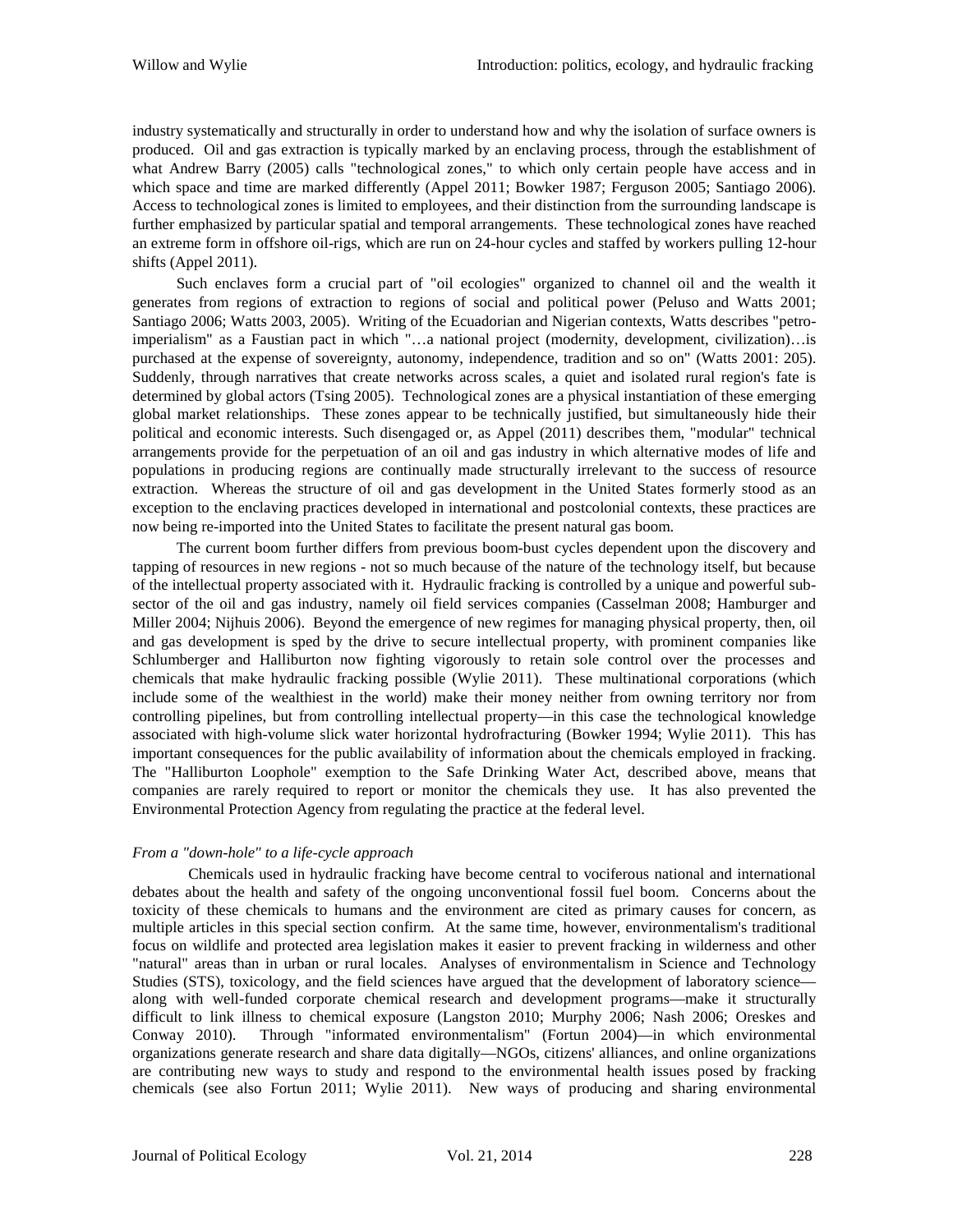knowledge are emerging as communities organize "bucket brigades" and as citizen water monitoring projects and online mapping and databasing tools are developed in attempt to fill gaps in knowledge and monitor the true environmental and health impacts of fracking (Martinez-Alier *et al.* 2014; Penningroth *et al.* 2013; Steinzor *et al.* 2013; Wylie 2011).<sup>[6](#page-7-0)</sup>

The fusion of embodied experience of the oil and gas industry and informated environmentalist efforts to document chemicals used in the hydraulic fracking process, connect those chemicals to health effects, and prove exposure and damage has inspired a shift from a limited "down hole" perspective on the safety of fracking to a life-cycle approach that empowers and interrelates local residents' experiences. As a result, the following calls are now being heard in activist, advocacy, and academic circles:

- Supply chain analyses are needed to address the widespread impacts of the unconventional fossil fuel boom, including the extraction of sand for proppants and the manufacture and storage of hazardous chemicals.
- A greater understanding of seismic imaging and leasing processes is required.
- Broad monitoring of fracking operations is needed, not only at well sites but also as energy development impacts truck traffic and the development of allied infrastructure such as roads, pipe-lines, and compressor stations.
- Further analysis and monitoring of waste disposal and storage—including injection wells is imperative.
- Finally, longitudinal studies of the industry's social, environmental, economic, and political impacts must be pursued and their results connected to meaningful regulatory reforms.

How this extensive monitoring will be achieved is an open question that is currently being answered in the United States through citizen science as well as EPA and Presidential panel investigations. Given the importance of documenting fracking zone residents' experience across communities, qualitative researchers are uniquely situated to assist in advising, conceptualizing, coordinating, and conducting studies that make constructive sense of the cumulative effects of hydraulic fracking.

# **3. The importance of ethnography**

Social scientific studies of unconventional energy development are well-positioned to begin building vital bridges between technical discourse and human experience. On the ground, qualitative ethnographic details can complement quantitative scientific risk-assessment processes and make underrepresented voices more audible (Checker 2005, 2007). While individual scholars will undoubtedly continue to choose their own paths, many seem to agree that we have a moral and ethical duty to bear witness when injustice impacts those with whom we work and from whom we learn (Healy 2014). Stuart Kirsch, who has worked extensively with Yonngom residents of New Guinea affected by the environmentally and culturally devastating Ok Tedi mine, suggests that "by documenting political violence and representing its human costs, anthropologists can amplify indigenous forms of political expression, bring the resources of the discipline and the moral weight of the academy to bear on injustice" (Kirsch 2006: 187). In the case of fracking, "indigenous" expressions are also often our own (Simonelli 2014).

In the first featured article, "The new politics of environmental degradation: Un/expected landscapes of disempowerment and vulnerability," Anna Willow (2014) investigates connections between fracking in the Midwestern United States and indigenous experiences of environmental injustice. The article begins in the author's home state of Ohio, where citizens are discovering their lack of ability to influence the expansion of

<span id="page-7-0"></span><sup>&</sup>lt;sup>6</sup> For information on some of these projects, see:

<sup>•</sup> The Endocrine Disruption Exchange: www.endocrinedisruption.com/chemicals.introduction.php

<sup>•</sup> FracTracker:<http://www.fractracker.org/>

<sup>•</sup> Global Community Monitor[: http://www.gcmonitor.org/section.php?id=224](http://www.gcmonitor.org/section.php?id=224)

<sup>•</sup> Skytruth:<http://blog.skytruth.org/2012/11/skytruth-releases-fracking-chemical.html>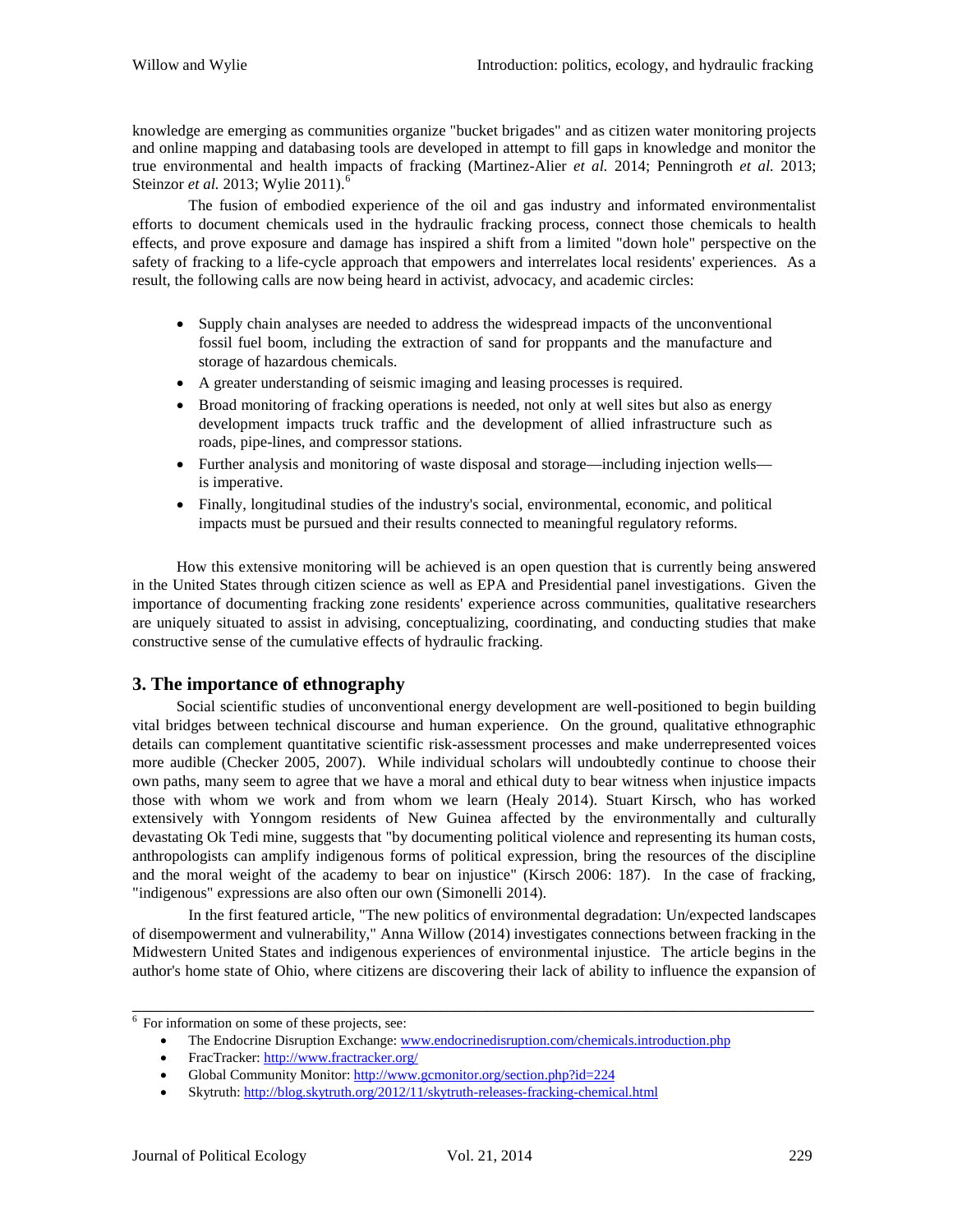shale gas into their communities. The surprising similarity between emerging middle-class vulnerability to environmental degradation and Willow's prior ethnographic work documenting chronic environmental injustices experienced by an Anishinaabe First Nation in Canada triggers her theoretical analysis of unconventional energy extraction as a neoliberal process of environmental and social dispossession. Focusing on the experience of environmental degradation as a hallmark of changing social position, Willow investigates a troubling and potentially socio-politically transformative new parity between middle-class Americans and indigenous communities. She argues that

…even as distinctive historical and cultural contexts set these situations apart, common perceptions of disempowerment and vulnerability seem to suggest extensive systemic changes, as growing numbers of people from increasingly diverse walks of life are now being forced to face immediate—and often very serious—environmental challenges that they did not authorize and do not benefit from (p. 240).

In "Home rule and natural gas development in New York: civil *fracking* rights", by Jeanne Simonelli, we learn about New York State residents' response to fracking and to the infrastructure connected to it. Simonelli (2014) reviews the growth of a social movement for civil rights and home rule that has accompanied oil and gas development. A longtime resident of the region, the author explores how community understanding of the impact and infrastructure associated with hydraulic fracking has translated into social action within the social, political and ecological context of rural New York. She uses actual and virtual interviews and oral histories to provide a case study of a struggle for environmental justice amidst conflicting visions and experiences of rural life in one New York region in order to show how "individual townships in the shale gas regions of the state have used home rule in an attempt to chart their own development course" (p. 263). Intersecting with Willow's analysis, the author notes, this movement has built upon listservs, websites, and protest tactics similar to those developed by the Zapatistas in Mexico. Accordingly, Simonelli looks to the global context, noting that although the historical and political conditions surrounding the Zapatista movement and the NY anti-fracking movements are different—and injustice is on a different scale—the threat to life and lifestyle gives rise to similar long term responses. Individuals have come together to learn to use the legal and political power available to them, in the interest of a collective struggle for both the local and global environment.

Transporting readers to the other side of the globe (but remaining as relevant in the North American context as the preceding articles are elsewhere), Alexandra Mercer, Kim de Rijke, and Wolfram Dressler (2014), authors of "Silence in the midst of the boom: coal seam gas, neoliberalizing discourse, and the future of regional Australia", employ text-based critical discourse analysis to examine the similarities and differences apparent in documents produced by the oil and gas industry, the Queensland state government, and a social movement called Lock the Gate. Approaching neoliberalism as an unfolding process, the authors demonstrate how both industry and government construe economic decisions as apolitical and see engaging with political questions as threatening "good economic outcomes" (p.286). Lock the Gate, in contrast, calls on decision-makers to take a myriad of non-economic issues (e.g., health, food, water) into account, thus challenging the neoliberalizing "economy is everything" perspective associated with the coal seam gas industry and the government that supports it.

Calling attention to the development of local social movements in response to fracking, the relevance of environmental and social justice perspectives, and anthropology's distinctive appreciation for the primacy of human experience, these articles show that the structural disempowerment that accompanies fracking is not an isolated local phenomenon, but is instead shared by residents of distant places who possess diverse cultural backgrounds and different personal interests. Through rich ethnographic narratives, the intensely stressful nature of the fracking process as well as the ongoing fear, uncertainty, and confusion it causes are made tangible. Fracking, these articles clearly demonstrate, *goes far beyond the well that is drilled* and fractured; it is also—and, we believe, even more importantly, like all issues interrogated from a political ecology perspective—about *a much broader set of interrelated political, ecological, and social impacts*. Finally, these articles encourage us to think in new ways about the now commonplace notion that people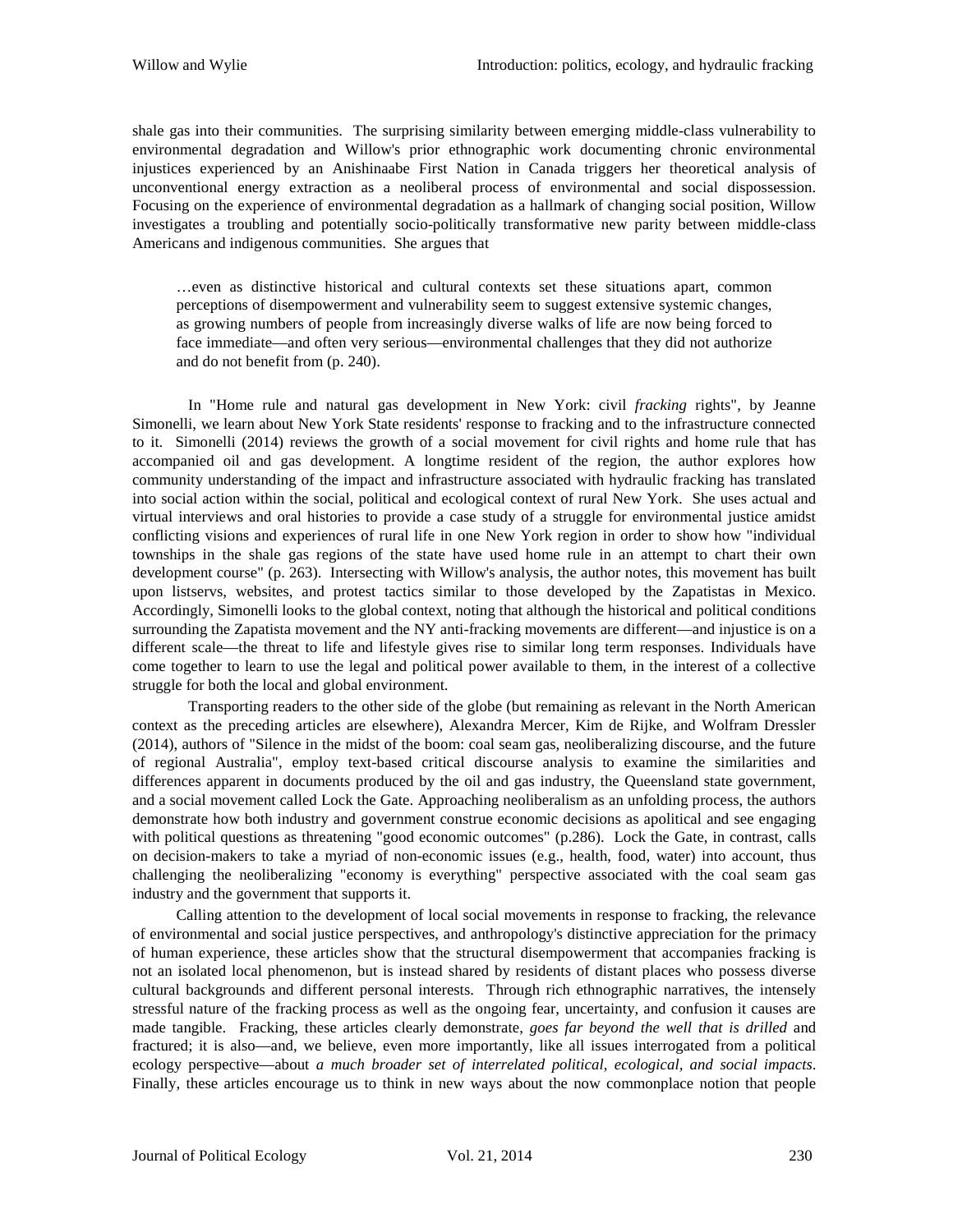understand the environment in very different ways. Fracking reveals existing differences in how people construct, conceive, and know "nature" and exposes human-environment relationships as constantly in flux. Today's technological changes are transforming physical environments as well as relationships among environmental, social, and political elements of our world that were formerly perceived as disparate. Although it has not always been recognized, these elements have always been interconnected. We are now realizing, confronting, and contemplating these connections in new and urgent ways, as they are transformed before our eyes.

## **4. Methodological innovations**

Together, the articles in this special section illustrate how collaborative activities and communication networks can shed new light on wider structural and systemic issues that are currently being experienced at the individual level. Some contributing authors are reaching for new ethnographic methods that empower concerned citizens to control and comprehend the impacts of unconventional energy development on social, political, and economic lives and on physical and cultural landscapes.

The fourth featured article, "Framing fracking: private property, common resources, and regimes of governance," by Anastasia Hudgins and Amanda Poole (2014), examines new forms of neoliberal industrial governance emerging in the context of Marcellus Shale drilling in Pennsylvania. Like the article by Mercer, de Rijke, and Dressler, it describes how industry—often in concert with state government—demands impacted individuals "reframe their human needs and desires to parallel those of capital" (p.305) and shows how forms of expertise that are not amenable to the interests of industry are effectively shut out. Building on previous analyses of the relationship between the state, capital, and civil society, Hudgins and Poole offer a case study that illustrates how political processes are able to convert manufactured consent into actionable legislation. They argue that a "new regime" is emerging in rural Pennsylvania, as land, water, and people are re-categorized, resistance minimized, and profit maximized (p. 304). Hudgins and Poole also suggest that the discourse of patriotism and job creation constructed by proponents of shale gas development obscures troubling realities and inequities—a problem also recognized by other authors in this Section. Based on innovative methodology involving the development of an ethnographic field school for students at the Indiana University of Pennsylvania (held in the summer of 2012), Hudgins and Poole's work demonstrates how local students can become involved in ongoing debates about unconventional energy development. By facilitating a field school, a unique opportunity was created for communities to comprehend and reflect upon shared interests and structural differences.

"WellWatch: reflections on designing digital media for multi-sited para-ethnography," by Sara Wylie and Len Albright (2014), also draws on and describes innovative ethnographic methods. Wylie and Albright consider the role of digital media in developing new networked approaches to oil and gas industry monitoring by concerned citizens and academics. They argue that " networked online databases provide a methodological framework for responsive community-based academic research " (p. 323). As "…both a research tool and intervention" (p.341), the WellWatch project allowed residents impacted by oil and gas development to post personal stories and to connect with others experiencing similar situations in an attempt to "intervene in the technical and informational asymmetries between [the oil and gas] industry and impacted landowners by developing closer relationships between communities and academics and developing free, open source tools for communities and community organizations" (p. 324). As the article details, WellWatch proved useful for affected individuals and community members as well as for researchers seeking to understand the impacts of energy development. The construction of a new kind of digital infrastructure allowed people in locations as distant as Pennsylvania and Colorado to speak for themselves and to compare their own health impacts, feelings of vulnerability and fear, and experiences of corporate/government negligence with others.

### **5. Conclusion: changing roles, changing scholarship**

That the number of engaged scholars turning their attention to hydraulic fracking and other forms of resource extraction is rising rapidly speaks to an ongoing transformation in how we define our roles, how we conduct our work, and how we construct our fields of study. It is our hope that the pieces presented here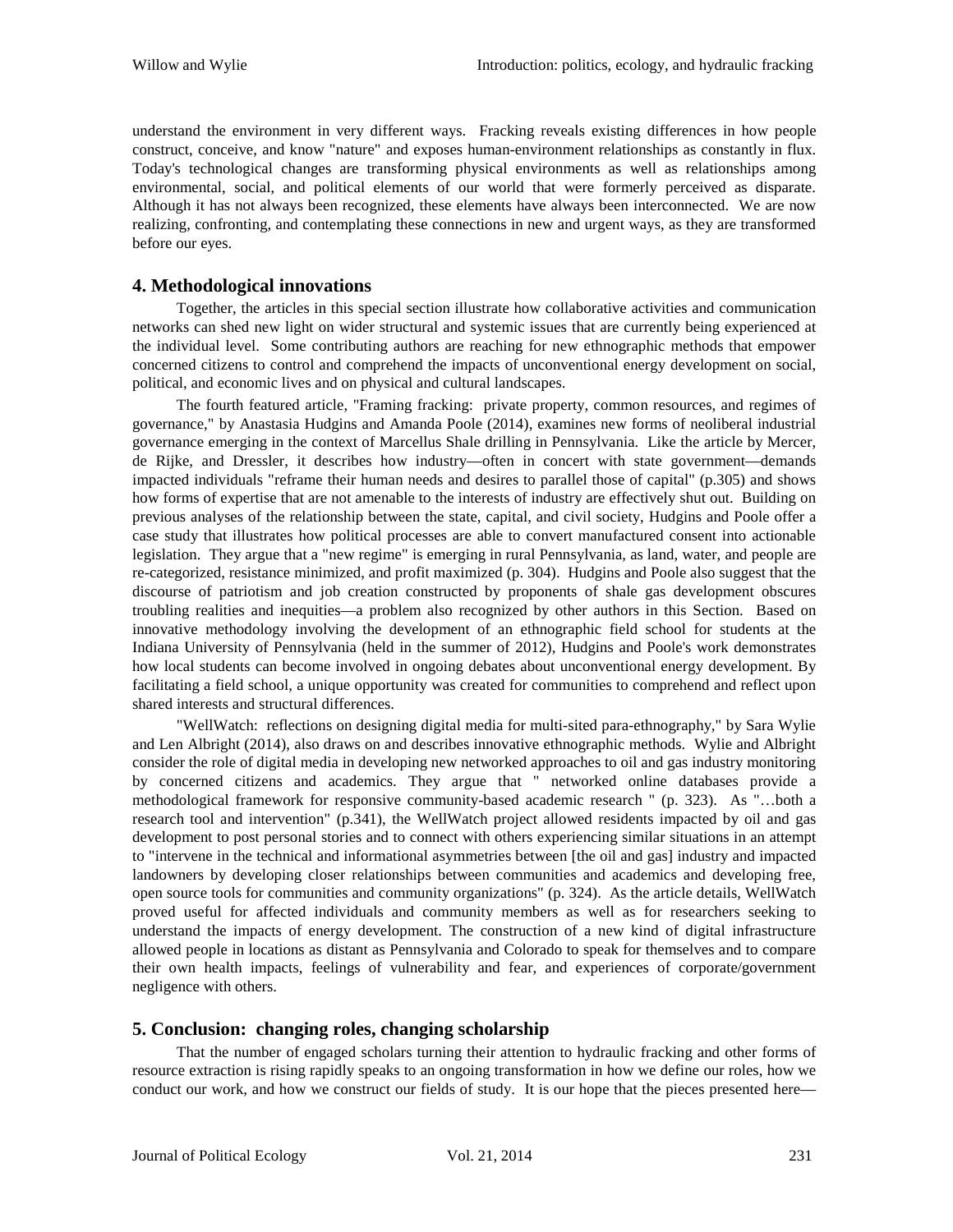along with those of others who seek to give their scholarship similar substance—contribute not only to enriching our collective knowledge about humanity and the world we share but also to constructive ways of envisioning and enacting a positive future. Over three decades ago, Laura Nader made an apt observation: "The energy problem is not a technological problem," she wrote, "it's a social problem" (1982: 104). This point is more relevant than ever.

While each of these articles can be appreciated independently, reading this theoretically and methodologically diverse Special Section as a single entity leads to additional insights. The articles included here illustrate how multiple methodological approaches—ranging from field school facilitation and technologically-assisted online ethnography to text/media-based discourse analysis and participantobservation/interview strategies—can elicit rich ethnographic data to reveal striking similarities in the social, cultural, and political impacts of oil and gas development as it plays out across time and space. Contributors are forging new fieldwork trajectories based upon collaborative research philosophies. All of the included articles seek to connect academic work and advocacy. All constitute vehicles for sharing human experience. And, all are frankly critical of neoliberal economic policy, industrial domination, and the displacement of human concerns that appears to follow unconventional energy development wherever it goes. Some authors use writing as a primary strategy for creating these connections (e.g., Mercer, de Rijke, and Dressler 2014; Simonelli 2014; Willow 2014), constructing critical analyses and narratives that question the current state of affairs. Others (e.g., Hudgins and Poole 2014; Wylie and Albright 2014) have concurrently developed active and empowering new platforms for community collaboration that break down the structural barriers that too often separate not only industry/government and citizens, but also citizens and academics.

The barriers that once existed between scholarship and advocacy—reflected in purported divisions between academic and applied social science—are being broken down (Checker and Fishman 2004; Ginsburg 2004). The articles featured in this collection forge links between these formerly isolated ways of knowing the world, thus contributing to important conversations about the future of academia. Given that many of us are employed by universities, we are compelled to ask what engaged scholarship means when universities are leasing land for unconventional energy development (or considering doing so). What does it mean when many university departments and centers are structurally embedded in scientific and technical developments that seek to increase energy extraction? And, more broadly, what does it mean when researchers are also *residents* of impacted areas who sometimes have pressing and highly personal motives for exploring energy extraction? Together, the articles in this Special Section begin to answer these important questions and chart a course toward an engaged anthropology of energy that is emerging in zones of hydraulic fracking, and in other places where resource-extractive industrial development is changing lives.

# **Energy, environment, engagement: encounters with hydraulic fracking** Edited by Anna Willow and Sara Wylie

- 1. Anna J. Willow and Sara Wylie: Introduction to the special section: Politics, ecology, and the new anthropology of energy: exploring the emerging frontiers of hydraulic fracking
- 2. Anna J. Willow: The new politics of environmental degradation: un/expected landscapes of disempowerment and vulnerability
- 3. Jeanne Simonelli: Home rule and natural gas development in New York: civil *fracking* rights
- 4. Alexandra Mercer, Kim de Rijke, and Wolfram Dressler: Silence in the midst of the boom: coal seam gas, neoliberalizing discourse, and the future of regional Australia
- 5. Anastasia Hudgins and Amanda Poole: Framing fracking: private property, common resources, and regimes of governance
- 6. Sara Wylie and Len Albright: WellWatch: reflections on designing digital media for multi-sited paraethnography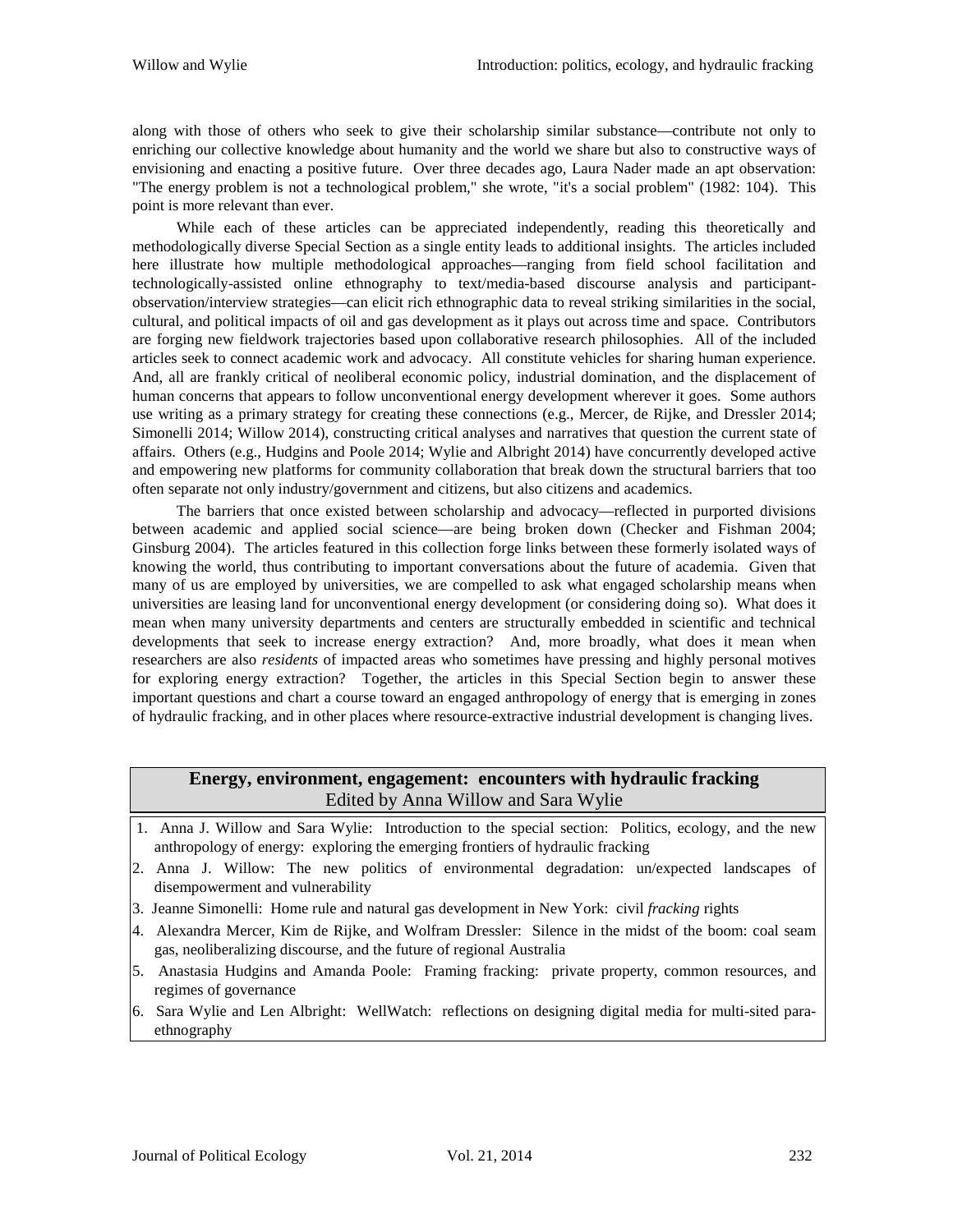### **References**

- Appel, H. 2011. *Futures: oil and the making of modularity in Equatorial Guinea*. PhD Dissertation, Department of Anthropology, Stanford University.
- Anderson, B.J. and G.L. Theodori. 2009. Local leaders' perceptions of energy [development in the Barnett](http://wrdc.usu.edu/files/uploads/NARDeP/LocalLeaders_Theodori2009.pdf)  [Shale.](http://wrdc.usu.edu/files/uploads/NARDeP/LocalLeaders_Theodori2009.pdf) *Southern Rural Sociology* 24(1): 113-129.
- Barry, A. 2006. Technological zones. *European Journal of Social Theory* 9(2): 239-253.
- Bowker, G.C. 1987. A well ordered reality: aspects of the development of Schlumberger, 1920-39. *Social Studies of Science* 17(4): 611-655.
- Bowker, G.C. 1994. *Science on the run: information management and industrial geophysics at Schlumberger, 1920-1940*. Cambridge, MA: MIT Press.
- Boyer, D. 2011. [Energopolitics and the anthropology of energy.](http://www.aaanet.org/publications/upload/52-5-Dominic-Boyer-In-Focus.pdf) *Anthropology News* 52(5): 5-7.
- Brasier, K.J., M.R. Filteau, D.K. McLaughlin, J. Jaquet, R.C. Stedman, T.W. Kelsey, and S.J. Goetz. 2011. Residents' [perceptions of community and environmental impacts from development of natural gas in](http://ag.auburn.edu/auxiliary/srsa/pages/Articles/JRSS%202011%2026%201%2032-61.pdf)  the Marcellus Shale: a [comparison of Pennsylvania and New York Cases.](http://ag.auburn.edu/auxiliary/srsa/pages/Articles/JRSS%202011%2026%201%2032-61.pdf) *Journal of Rural Social Science* 26(1): 32-61.
- Brown, R.B., S.F. Dorins, and R.S. Krannich. 2005. The boom-bust-recovery cycle: dynamics of change in [community satisfaction and social integration in Delta, Utah.](http://www.researchgate.net/publication/227793110_The_BoomBustRecovery_Cycle_Dynamics_of_Change_in_Community_Satisfaction_and_Social_Integration_in_Delta_Utah*/file/32bfe50feaca2094e4.pdf) *Rural Sociology* 70(1): 28-49.
- Button, G. 2010. *Disaster culture: knowledge and uncertainty in the wake of human and environmental catastrophe.* Walnut Creek, CA: Left Coast Press.
- Cartwright, E. 2013. Eco-risk and the case of fracking. In S. Strauss, S. Rupp, and T. Love (eds.) *Cultures of energy: power, practices, technologies.* Walnut Creek, CA: Left Coast Press. Pp201-212.
- Casselman, B. 2008. [Corporate news: oil-field services firms prosper on drilling boom.](http://online.wsj.com/news/articles/SB121671707813373169) *Wall Street Journal* (Eastern edition), July 23 2008, sec. B3.
- Checker, M. 2005. *Polluted promises: environmental racism and the search for justice in a southern town.* New York: New York University Press.
- Checker, M. 2007. ["But I know it's true": environmental risk assessment, justice, and](http://www.cof.orst.edu/cof/teach/agbio2011/Other%20Readings/Checker_RiskAssessment_Justice_2007.pdf) anthropology. *Human Organization* 66(2): 112-124.
- Checker, M. and M. Fishman. 2004. Introduction. In M. Checker and M. Fishman (eds.) *Local actions: cultural activism, power, and public life in America*. New York: Columbia University Press. Pp1-25.
- De Rijke, K. 2013a. [Hydraulically fractured: unconventional gas and anthropology.](https://www.academia.edu/4275480/de_Rijke_K._2013_Hydraulically_Fractured_Unconventional_Gas_and_Anthropology._Anthropology_Today_29_2_13-17) *Anthropology Today* 29(2): 13-17.
- De Rijke, K. 2013b. The Agri-gas fields of Australia: black soil, food and unconventional gas. *Culture, Agriculture, Food, and Environment* 35(1): 41-53.
- De Melo-Martín, I., J. Hays, and M.L. Finkel. 2014. The role of ethics in shale gas policies. *Science of the Total Environment* 470-471: 1114-1119.
- England, J.L. and S. Albrecht. 1984. Boomtowns and social disruption. *Rural Sociology* 49(2): 230-246.
- Entrekin, S., M. Evans-White, B. Johnson, and E. Hagenbuch. 2011. [Rapid expansion of natural gas](http://www.cce.cornell.edu/EnergyClimateChange/NaturalGasDev/Documents/PDFs/Entrekin%20et%20al%20Frontiers%20in%20Ecology%20and%20the%20Environment.pdf)  [development poses a threat to surface waters.](http://www.cce.cornell.edu/EnergyClimateChange/NaturalGasDev/Documents/PDFs/Entrekin%20et%20al%20Frontiers%20in%20Ecology%20and%20the%20Environment.pdf) *Frontiers in Ecology* 9(9): 503–511.
- EWG (Environmental Working Group). 2009. Free pass for oil and gas: environmental protections rolled back as western drilling surges: oil and gas industry exemptions. Online [accessed December 16 2013]. [http: //www.ewg.org/news/news-releases/2009/03/26/free-pass-oil-and-gas-environmental](http://www.ewg.org/news/news-releases/2009/03/26/free-pass-oil-and-gas-environmental-protections-rolled-back-western)[protections-rolled-back-western.](http://www.ewg.org/news/news-releases/2009/03/26/free-pass-oil-and-gas-environmental-protections-rolled-back-western)
- Ferguson, J. 2005. Seeing like an oil company: space, security, and global capital in neoliberal Africa. *American Anthropologist* 107(3): 377-382.
- Finewood, M.H. and L.J. Stroup. 2012. [Fracking and the neoliberalization of the hydro-social cycle in](http://onlinelibrary.wiley.com/doi/10.1111/j.1936-704X.2012.03104.x/full)  [Pennsylvania's Marcellus Shale.](http://onlinelibrary.wiley.com/doi/10.1111/j.1936-704X.2012.03104.x/full) *Journal of Contemporary Water Research and Education* 147(1): 72– 79.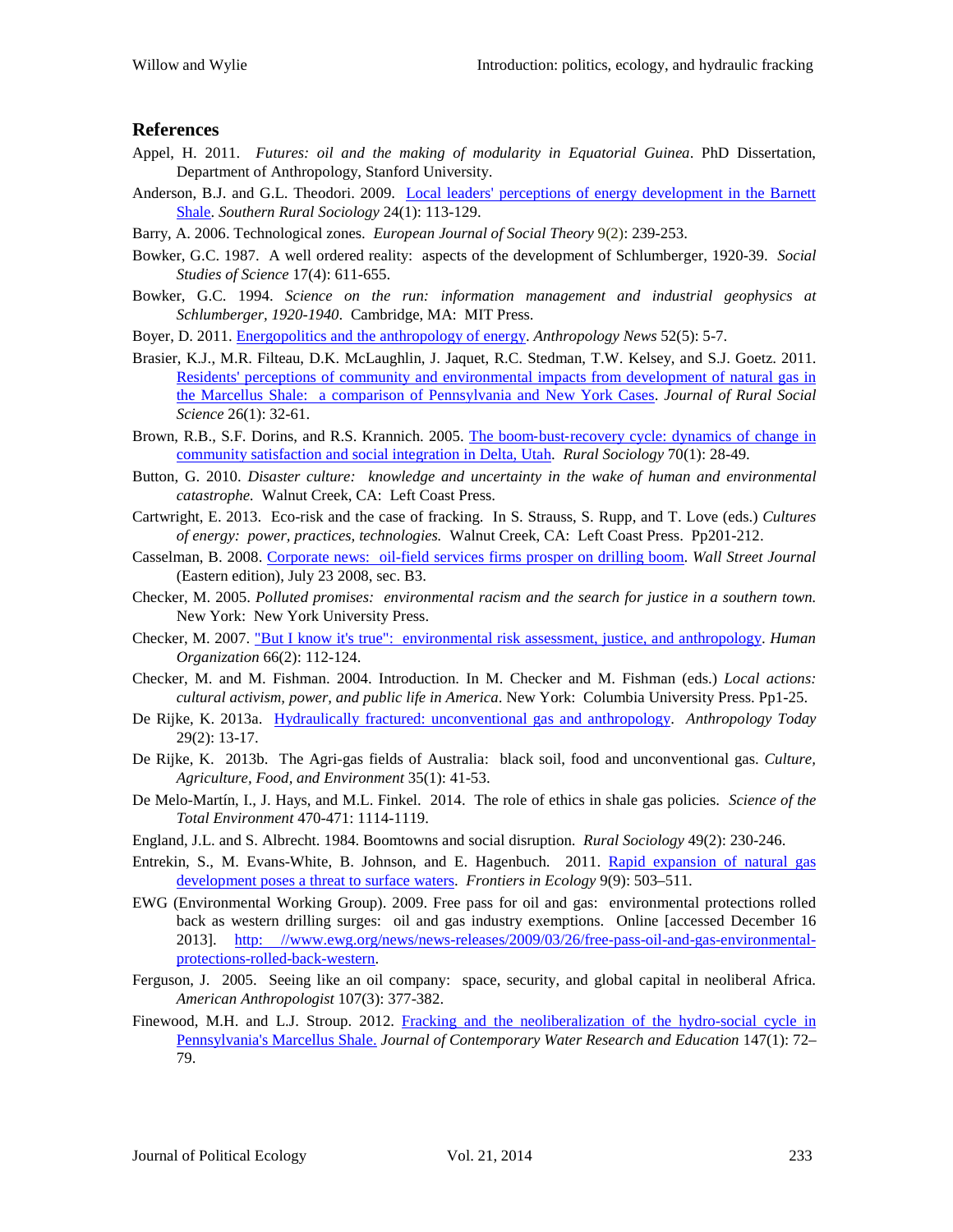- Fortun, K. 2004. From Bhopal to the informating of environmentalism: risk communication in historical perspective. *Osiris* 19: 283-296.
- Fortun, K. 2011. [Biopolitics and the informating of environmentalism.](http://figuringoutmethods.wikispaces.com/file/view/KFLivelyCapitalFeb09.pdf) In Kaushik, S.R. (ed.) *Lively capital*. Durham, NC: Duke University Press. Pp283-296.
- Freudenburg, W.R. 1981. Women and men in an energy boom town: adjustment, alienation, and adaptation. *Rural Sociology* 46: 220-44.
- Gilmore, J.S. 1976. Boom towns may hinder energy resource development: isolated rural communities cannot handle sudden industrialization and growth without help. *Science* 191: 535-540.
- Ginsburg, F. 2004. Forword. In M. Checker and M. Fishman (eds.), *Local actions: cultural activism, power, and public life in America*. New York: Columbia University Press. Ppix-xvii.
- Hamburger, T. and A.C. Miller. 2004. Halliburton's interests assisted [by White House: the administration](http://articles.latimes.com/2004/oct/14/nation/na-frac14)  [has lent support to a lucrative drilling technique:](http://articles.latimes.com/2004/oct/14/nation/na-frac14) some in the EPA consider it an environmental [concern.](http://articles.latimes.com/2004/oct/14/nation/na-frac14) *Los Angeles Times.* October 14 2004.
- Healy, S. 2014. [The biopolitics of community economies in the era of the Anthropocene.](http://jpe.library.arizona.edu/volume_21/Healy.pdf) *Journal of Political Ecology* 21: 210-221.
- Holzman, D. 2011. Methane found in well [water near fracking sites.](http://www.ncbi.nlm.nih.gov/pmc/articles/PMC3222989/) *Environmental Health Perspectives* 119(7): a289
- Horwitt, D. 2011. Cracks in the façade: 25 years ago EPA linked fracking to water contamination. Environmental Working Group. Online [accessed December 16 2013]. [http:](http://static.ewg.org/reports/2011/fracking/cracks_in_the_facade.pdf)  [//static.ewg.org/reports/2011/fracking/cracks\\_in\\_the\\_facade.pdf.](http://static.ewg.org/reports/2011/fracking/cracks_in_the_facade.pdf)
- Howarth, R.; R. Santoro, and A. Ingraffea. 2010. [Methane and the Greenhouse-gas footprint of natural gas](http://download.springer.com/static/pdf/5/art%253A10.1007%252Fs10584-011-0061-5.pdf?auth66=1393046177_4f3fb22188724c180b2ba017d4ed2e50&ext=.pdf)  [from shale formations.](http://download.springer.com/static/pdf/5/art%253A10.1007%252Fs10584-011-0061-5.pdf?auth66=1393046177_4f3fb22188724c180b2ba017d4ed2e50&ext=.pdf) *Climatic Change* 105(4): 679-690.
- Hudgins, A. 2013. Fracking's future in a coal mining past: subjectivity undermined. *Culture, Agriculture, Food, and Environment* 35(1): 54-59.
- Hudgins, A. and A. Poole. 2014. [Framing fracking: private property, common resources, and regimes of](http://jpe.library.arizona.edu/volume_21/HudginsandPoole.pdf)  [governance.](http://jpe.library.arizona.edu/volume_21/HudginsandPoole.pdf) *Journal of Political Ecology* 21: 303-319.
- Jackson, D.D. 2011. Scents of place: the dysplacement of a First Nations community in Canada. *American Anthropologist* 113(4): 606-618.
- Jackson, R.B., A. Vengosh, T.H. Darrah, N.R. Warner, A. Down, R.J. Poreda, S.G. Osborn, K. Zhao, and J.D. Karr. 2013. [Increased stray gas abundance in a subset of drinking water wells near Marcellus](http://www.pnas.org/content/110/28/11250.full?utm_source=buffer&utm_campaign=Buffer&utm_content=bufferfad6a&utm_medium=facebook)  [shale gas extraction.](http://www.pnas.org/content/110/28/11250.full?utm_source=buffer&utm_campaign=Buffer&utm_content=bufferfad6a&utm_medium=facebook) *Proceedings of the National Academy of Sciences* 110(28): 11250-11255.
- Jacquet, J.B. 2012. Landowner attitudes toward natural gas and wind farm development in northern Pennsylvania. *Energy Policy* 50: 677–688.
- Kirsch, S. 2006. *Reverse anthropology: indigenous analysis of social and environmental relations in New Guinea.* Stanford, CA: Stanford University Press.
- Langston, N. 2010. *Toxic bodies: endocrine disruptors and the lessons of history.* New Haven, CT: Yale University Press.
- Latour, B. 1993. *We have never been modern.* Cambridge, MA: Harvard University Press.
- Legal Environmental Assistance Foundation (LEAF). 1997. Legal Environmental Assistance Foundation Inc. v. United States Environmental Protection Agency. 45 ERC 1033, 27 Envtl. L. Rep. 21,385, 11 Fla. L. Weekly Fed. C 335 No. 95-6501. United States Court of Appeals, Eleventh Circuit. Aug. 7. 118 F3d 1467.
- Martinez-Alier J., Anguelovski I., Bond P., Del Bene D., Demaria F., Gerber J.-F., Greyl L., Haas W., Healy H., Marín-Burgos V., Ojo G., Porto M., Rijnhout L., Rodríguez-Labajos B., Spangenberg J., Temper L., Warlenius R. and I. Yánez. 2014. [Between activism and science: grassroots concepts for](http://jpe.library.arizona.edu/volume_21/Martinez-Alier.pdf)  [sustainability coined by Environmental Justice Organizations.](http://jpe.library.arizona.edu/volume_21/Martinez-Alier.pdf) *Journal of Political Ecology* 21: 19-60.
- McKenzie, L.M., R.Z. Witter, L.S. Newman, and J.L. Adgate. 2012. [Human health risk assessment of air](http://cogcc.state.co.us/library/setbackstakeholdergroup/Presentations/Health%20Risk%20Assessment%20of%20Air%20Emissions%20From%20Unconventional%20Natural%20Gas%20-%20HMcKenzie2012.pdf)  [emissions from development of unconventional natural gas resources.](http://cogcc.state.co.us/library/setbackstakeholdergroup/Presentations/Health%20Risk%20Assessment%20of%20Air%20Emissions%20From%20Unconventional%20Natural%20Gas%20-%20HMcKenzie2012.pdf) *Science of the Total Environment* 424: 79-87.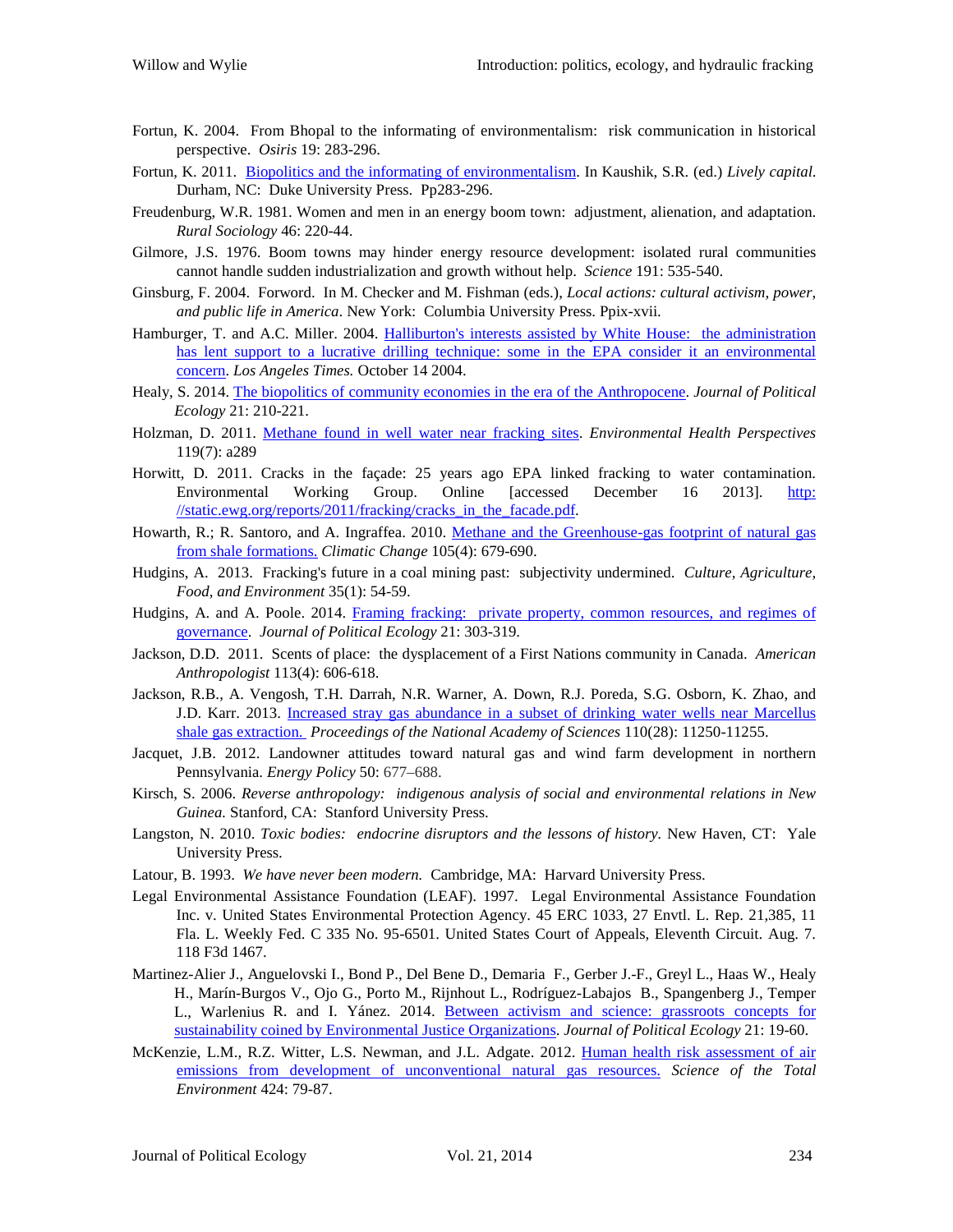- McKibben, B. 2011. The ugliest word in the English language: fracking. *Sojourners*. Online June20 2011 [accessed January 12 2013][. http: //sojo.net/blogs/2011/06/20/ugliest-word-english-language-fracking.](http://sojo.net/blogs/2011/06/20/ugliest-word-english-language-fracking)
- Mercer, A., K. de Rijke, and W. Dressler. 2014. Silence in the midst of the boom: coal seam gas, [neoliberalizing discourse, and the future of regional Australia.](http://jpe.library.arizona.edu/volume_21/Mercer.pdf) *Journal of Political Ecology* 14: 279- 302.
- Merrill, T. 2013. Four questions about fracking. *Case Western Reserve Law Review* 63(4): 970-993.
- MITEI (MIT Energy Initiative). 2011. The future of natural gas: an interdisciplinary MIT study. Cambridge, MA: MITEI.
- Mitman, G. 2007. Breathing space: how allergies shape our lives and landscapes. New Haven, CT: Yale University Press.
- Murphy, M. 2006. *Sick building syndrome and the politics of uncertainty: environmental politics, technoscience and women workers.* Durham, NC: Duke University Press.
- Nader, N. 1981. Barriers to thinking new about energy. *Physics Today* 34(9): 99-104.
- Nash, L. 2006. *Inescapable ecologies: a history of environment, disease and knowledge.* Berkeley: University of California.
- Nijhuis, M. 2006. [How Halliburton technology is wrecking the Rockies.](https://www.nrdc.org/onearth/06sum/rockies1.asp) *On Earth Magazine.* Summer.
- Oreskes, N. and E.M. Conway. 2010. *Merchants of doubt: how a handful of scientists obscured the truth on issues from tobacco smoke to global warming.* New York: Bloomsbury Press.
- Osborn, S.G., A.Vengosh, N.R. Warner, and R.B. Jackson. 2011. [Methane contamination of drinking water](http://www.pnas.org/content/108/20/8172.full.pdf+)  [accompanying gas-well drilling and hydraulic fracturing.](http://www.pnas.org/content/108/20/8172.full.pdf+) *Proceedings of the National Academy of Sciences* 108(20): 8172-8176.
- Parr, J. 2010. Sensing changes: technologies, environments, and the everyday, 1953-2003. Seattle: University of Washington Press.
- Pearson, T.W. 2013. Frac sand mining in Wisconsin: understanding emerging conflicts and community organizing. *Culture, Agriculture, Food, and Environment* 35(1): 30-40.
- Peluso, N. and M.J. Watts (eds.). 2001. *Violent environments*. Ithaca, NY: Cornell University Press.
- Penningroth, S.M., M.M. Yarrow, A.X. Figueroa, R.J. Bowen, and S. Delgado. 2013. Community based risk [assessment of water contamination from high-volume horizontal hydraulic fracturing.](http://www.communityscience.org/wp-content/uploads/2013/03/Community-Based-Risk-Assessment-New-Solutions-FINAL.pdf) *New Solutions.* 23(1): 137-166.
- Perry, S.L. 2011. Energy consequences and conflicts across the global countryside: North American agricultural perspectives. *Forum on Public Policy* 2011(2). Online [accessed September 29 2011]. [http: //forumonpublicpolicy.com/vol2011.no2/archivevol2011.no2/perry.pdf.](http://forumonpublicpolicy.com/vol2011.no2/archivevol2011.no2/perry.pdf)
- Perry, S.L. 2013. [Using ethnography to monitor the community health implications of onshore](http://courses.washington.edu/envir300/papers/Perry_2013.pdf)  [unconventional oil and gas developments: examples from Pennsylvania's Marcellus Shale.](http://courses.washington.edu/envir300/papers/Perry_2013.pdf) *New Solutions* 23(1): 33-53.
- Poole, A. and A. Hudgins. 2014. "I care more about this place, because I fought for it": exploring the political ecology of fracking in an ethnographic field school. *Journal of Environmental Sciences and Studies* 4 (1): 37-46.
- Rappaport, R.A. 1994. Human environment and the notion of impact. In B.R. Johnston (ed.) *Life and death matters: humans rights and the environment at the end of the millennium.* Walnut Creek, CA: AltaMira. Pp157-169.
- Rolston, J.S. 2013. Specters of syndromes and the everyday lives of Wyoming energy workers. In S. Strauss, S. Rupp, and T. Love (eds.), *Cultures of energy: power, practices, technologies.* Walnut Creek, CA: Left Coast Press. Pp213-226.
- Santiago, M.I. 2006. *The ecology of oil: environment, labor and the Mexican revolution 1900-1938*. Cambridge: Cambridge University Press.
- Sawyer, S. 2004. *Crude chronicles: indigenous politics, multinational oil and neoliberalism in Ecuador*. Durham, NC: Duke University Press.